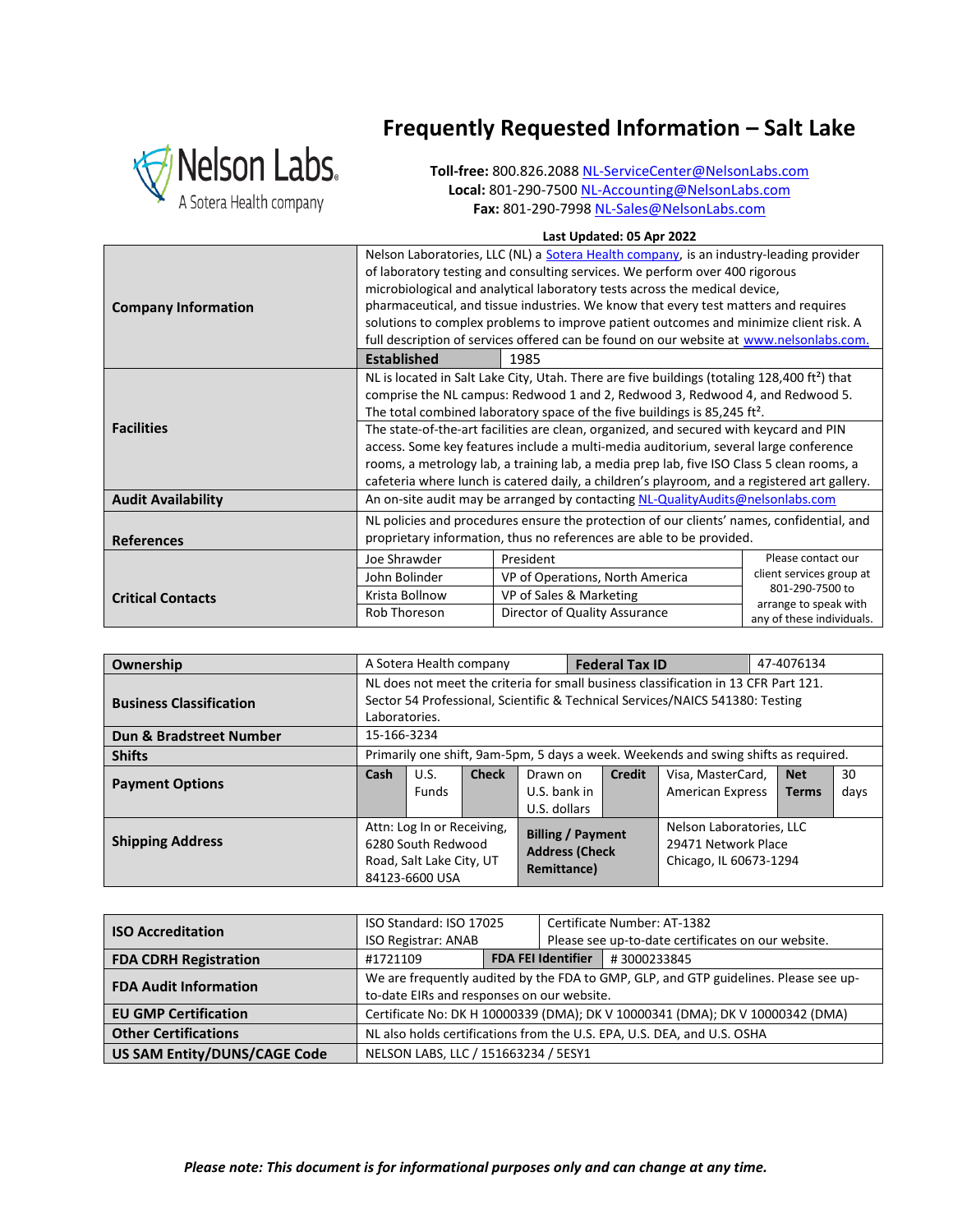| <b>Change Control and Change</b><br><b>Notification</b>  | Since most of our testing services are based on standard testing procedures (STP), we<br>provide the ability to have an additional "Customer Specification Sheet (CSS) or testing<br>instruction" which provides customer specific instructions for testing (if necessary).<br>The Customer Specification Sheet or testing instructions are reviewed and approved by<br>the NL Study Director and if requested by your company prior to implementation.<br>Additionally, all changes made through our change control process are assessed for<br>the potential impact to you as a customer. We make every effort to contact our<br>customers where appropriate. You may refer to our secure client website at<br>www.nelsonlabs.com, for a posting of our most recent customer-applicable changes,<br>as well as a list of all procedural updates. |
|----------------------------------------------------------|----------------------------------------------------------------------------------------------------------------------------------------------------------------------------------------------------------------------------------------------------------------------------------------------------------------------------------------------------------------------------------------------------------------------------------------------------------------------------------------------------------------------------------------------------------------------------------------------------------------------------------------------------------------------------------------------------------------------------------------------------------------------------------------------------------------------------------------------------|
| <b>Calibration and Maintenance</b>                       | The calibration and maintenance of equipment is primarily performed by NL's<br>Metrology Department. Using documented procedures, they work to prevent<br>inaccuracy and deficiencies in data through the use of NIST traceable reference<br>standards, laboratory working standards, and tests for use in calibration.                                                                                                                                                                                                                                                                                                                                                                                                                                                                                                                            |
| <b>Complaints</b>                                        | NL has a formalized complaint resolution process and seeks customer feedback on a<br>regular basis.                                                                                                                                                                                                                                                                                                                                                                                                                                                                                                                                                                                                                                                                                                                                                |
| <b>Control of Non-conforming</b><br><b>Product</b>       | Items which do not conform to purchase order specifications are quarantined.                                                                                                                                                                                                                                                                                                                                                                                                                                                                                                                                                                                                                                                                                                                                                                       |
| <b>Corrective Action / Preventative</b><br><b>Action</b> | A Corrective Action/Preventive Action (CAPA) procedure is in place to address<br>potentially recurring quality problems. The procedure includes root cause analysis,<br>verifying and validating corrective and preventive action, implementing and recording<br>changes in applicable procedures, ensuring that the appropriate people are aware and<br>involved in the preventive actions, and effectiveness verification. All CAPA action<br>plans are reviewed and approved by management.                                                                                                                                                                                                                                                                                                                                                     |
| <b>Design Control</b>                                    | Design review is required for most new Standard Test Protocols. Test methods<br>adapted from a compendial standard are exempt.                                                                                                                                                                                                                                                                                                                                                                                                                                                                                                                                                                                                                                                                                                                     |
| <b>Deviations</b>                                        | Our Quality Events and Investigations procedure details how to address a deviation, a<br>specific change to a procedure that does not impact safety or efficacy, and complies<br>with the provisions of ISO 17025, EPA and FDA regulations. This procedure requires<br>that all deviations be documented, assessed for impact, where appropriate<br>investigated, and properly reviewed and authorized before the release of data. If a<br>deviation impacts a sponsor's test or data, the sponsor is contacted within one<br>business day. Approved deviations are documented in the final report.                                                                                                                                                                                                                                                |
| <b>Document Control</b>                                  | NL establishes and maintains procedures to control all documents required by<br>regulations, standards, normative documents, test, and calibration methods.<br>Documents are controlled by revision number electronically through MasterControl,<br>our document control software. Documents are reviewed, updated, and approved as<br>necessary.                                                                                                                                                                                                                                                                                                                                                                                                                                                                                                  |
| <b>Equipment</b>                                         | Each piece of equipment is uniquely identified. Before being put into use, a new piece<br>of equipment undergoes IQ, OQ, and PQ.                                                                                                                                                                                                                                                                                                                                                                                                                                                                                                                                                                                                                                                                                                                   |
| <b>Internal Audits</b>                                   | NL has a formal, documented internal audit program. Each applicable ISO 17025,<br>GMP, GLP, and GTP clause as well as each NL laboratory section is audited at least<br>once on an annual schedule. Actions to correct deficiencies and prevent recurrence<br>are documented, reviewed, and approved before audit closure.                                                                                                                                                                                                                                                                                                                                                                                                                                                                                                                         |
| <b>Management Responsibilities</b>                       | NL Management has established a Quality Policy and organizational structure.<br>Management reviews the effectiveness of the NL Quality System on a bi-annual basis<br>according to ISO/IEC 17025:2005 and 21 CFR part 820.40.                                                                                                                                                                                                                                                                                                                                                                                                                                                                                                                                                                                                                      |
| <b>Out of Specification (OOS)</b><br><b>Results</b>      | An OOS is a result that falls outside the specification established by a compendial<br>method, SOP, STP, Protocol, or as required by the sponsor. According to the Quality<br>Events and Investigations procedure, an OOS must be documented, root cause<br>identified through a failure investigation, its impact to data assessed and the validity of<br>any results substantiated. If an OOS impacts a sponsor's test or data, the sponsor is<br>contacted within one business day.                                                                                                                                                                                                                                                                                                                                                             |